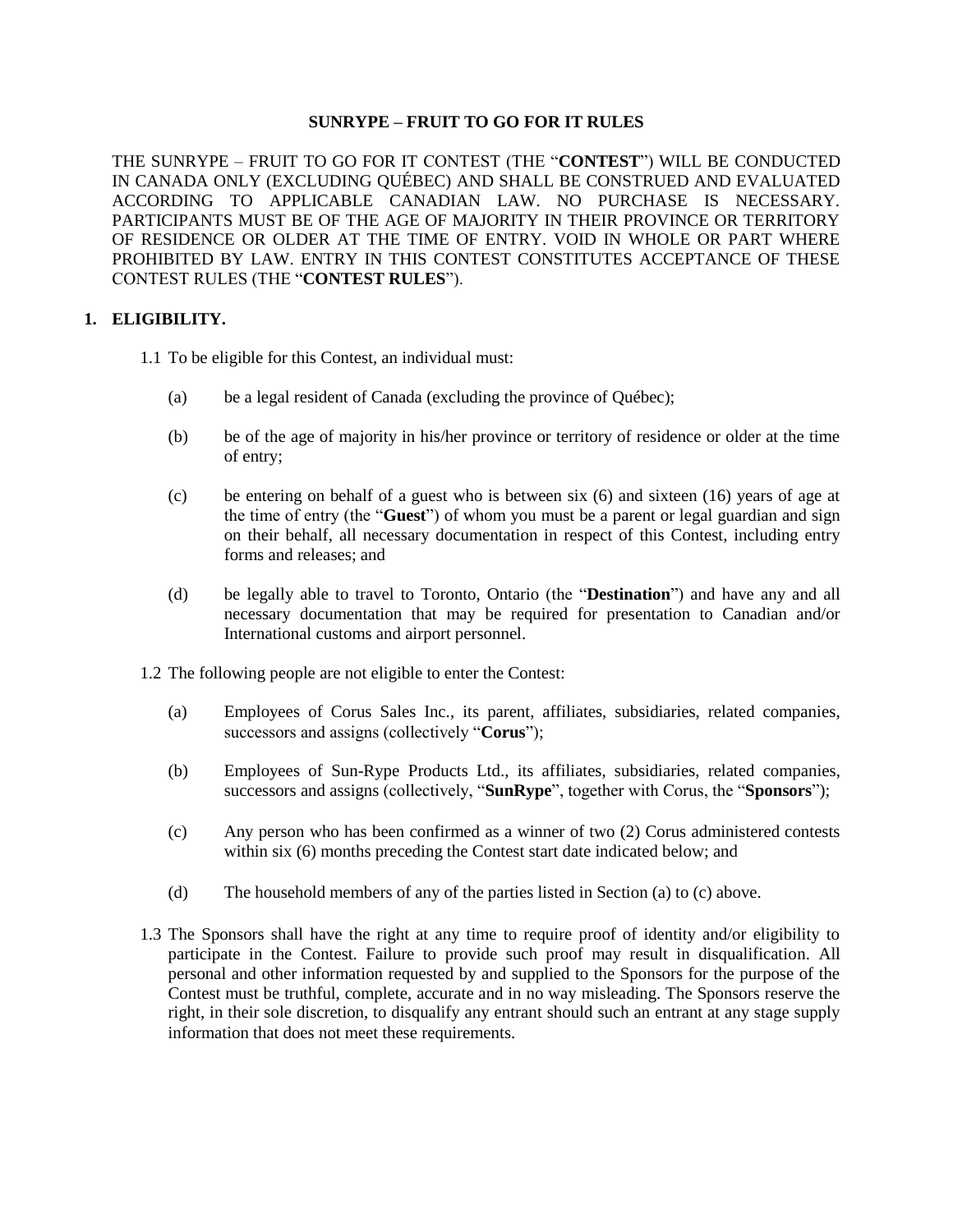**2. CONTEST PERIOD.** The Contest begins at 12:00 a.m. Eastern Standard Time ("**EST**") on January 7, 2019 and ends at 11:59 p.m. EST on March 17, 2019 (the "**Contest Period**") after which time the Contest will be closed and no further entries shall be accepted.

# **3. HOW TO ENTER.**

- 3.1 There is no purchase necessary to enter the Contest. To enter online, complete and submit the entry form located at [www.ytv.com/fruittogoforit](http://www.ytv.com/fruittogoforit) (the "**Contest Microsite**"). No entries will be accepted by any other means.
- 3.2 Limit of one (1) entry per e-mail address per 24-hour period. In the case of multiple entries, only the first eligible entry will be considered.
- 3.3 All entries become the sole property of the Sponsors and will not be returned for any reason. Entries must be received no later than the end of the Contest Period. Entries will be declared invalid if they are late, illegible, incomplete, damaged, irregular, mutilated, forged, garbled or mechanically or electronically reproduced. Unless otherwise set out herein, no communication or correspondence will be exchanged with entrants except with those selected as a potential winner.
- 3.4 Entries received online shall be deemed to be submitted by the authorized account holder of the email address associated with the entry. For the purpose of the Contest Rules, "authorized account holder" of an e-mail address is defined as the natural person who is assigned to an e-mail address by an Internet access provider, on-line service provider, or other organization responsible for assigning e-mail addresses for the domain associated with the submitted e-mail address. Any entrant may be required to provide the Sponsors with proof that they are the authorized account holder of the e-mail address associated with their entry.

#### **4. PRIZES.**

#### 4.1 **Weekly Prizes.**

- (a) There are five (5) weekly prizes (each a "**Weekly Prize**", collectively the "**Weekly Prizes**") available to be won by the Weekly Prize winners (each a "**Weekly Prize Winner**", collectively the "**Weekly Prize Winners**") each consisting of the following:
	- (i) Two (2) packs of twenty-four (24) variety flavoured Fruit to Go bars;
	- (ii) One (1), two (2) piece, one hundred fifty gram (150g) pack of SunRype Good bites,
	- (iii) One (1) pack of twelve (12) varietyfalvoured Fruitsource bars;
	- (i) One (1) pack of eight (8) variety flavoured SunRype energy bars; and
	- (ii) Two (2), five (5) piece, two hundred milliliter (200mL) packs of SunRype Fruit Plus Veggie drinks,
- (b) Each Weekly Prize has an approximate value of fifty Canadian dollars (CDN \$50.00).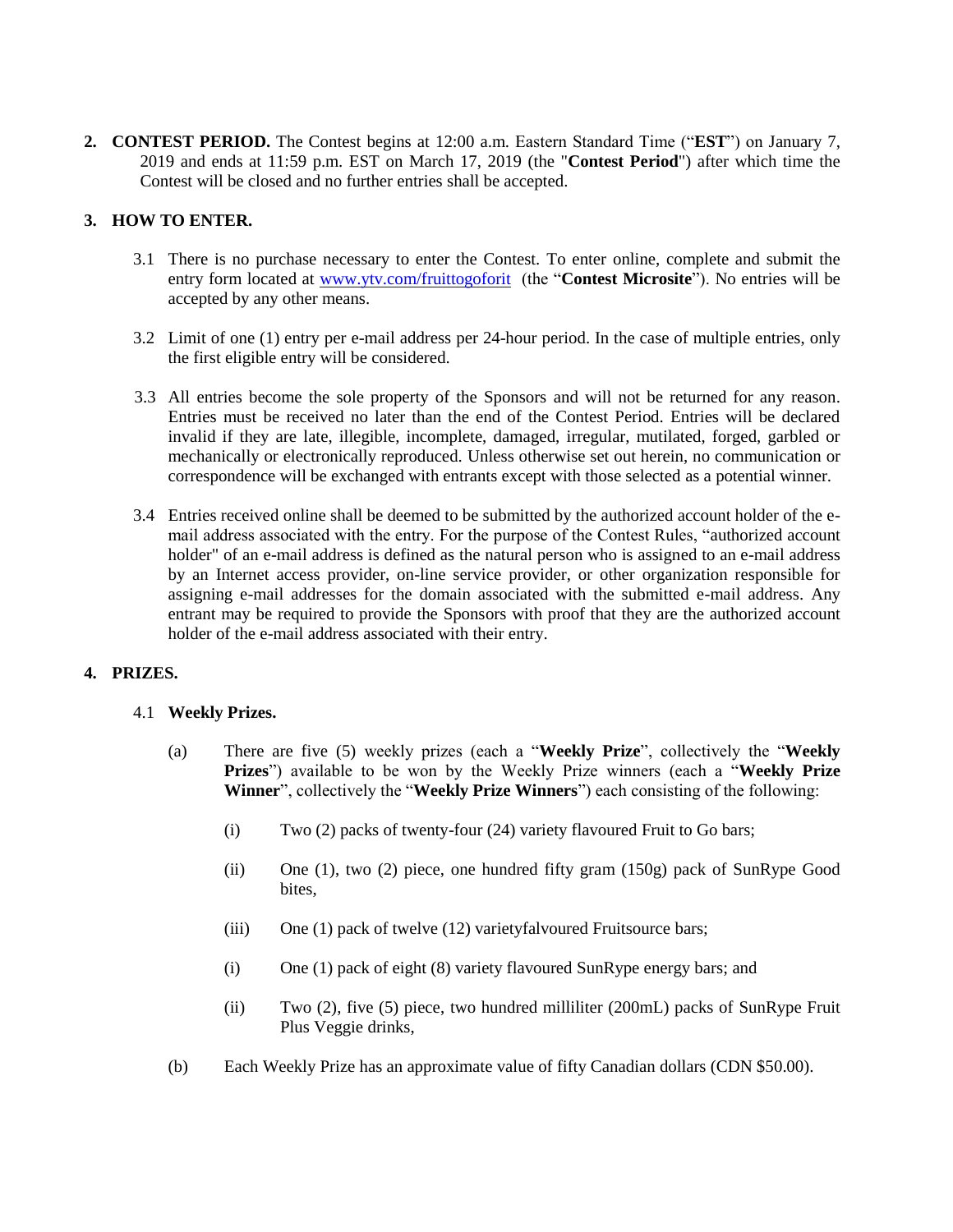#### 4.2 **Grand Prize**

- (a) There is one (1) grand prize ("**Grand Prize**") available to be won by the Grand Prize winner ("**Grand Prize Winner**") consisting of a trip for two (2) to the Destination which shall include:
	- (i) Round-trip economy airfare for the Grand Prize Winner and Guest leaving together from the same gateway, on the same itinerary, from a major Canadian airport located near the Grand Prize Winner's home, as determined by the Sponsors in their sole discretion, to the Destination;
	- (ii) Round-trip ground transportation for the Winner and Guest between the airport and hotel at the Destination;
	- (iii) Two (2) nights hotel accommodation at a venue to be selected by the Sponsors in their sole discretion for the Grand Prize Winner and Guest based on double occupancy unless otherwise indicated;
	- (iv) Lunch with a YTV Host, to be determined by Corus in its sole discretion; and
	- (v) One thousand Canadian dollars (CDN \$1,000.00) spending money to be provided in pre-paid credit cards.
- (b) The Grand Prize has an approximate value of five thousand Canadian dollars (CDN \$5,000.00). Actual value of Grand Prize will depend on departure city.
- 4.3 Grand Prize and Weekly Prizes are hereafter collectively referred to as "**Prize**" or "**Prizes**". Grand Prize Winner and Weekly Prize Winners are hereafter collectively referred to as a "**Winner**" or "**Winners**".
- 4.4 Winners are not entitled to monetary difference between actual Prize value and stated approximate Prize value, if any.
- 4.5 The Sponsors and/or the Sponsors' representatives will contact the Winners to coordinate the provision of the Prizes within thirty (30) days once such Winners have been successfully contacted and notified of his/her Prize and fulfilled the requirements set out herein.

#### **5. PRIZE CONDITIONS.**

- 5.1 All bookings and/or reservations are subject to availability at time of booking. At least one (1) day of the Grand Prize must fall on a weekday. Winner and his/her Guest must be available to travel and participate in the Prize prior to March 17, 2020. Should Winner and/or Guest be unable to travel and/or participate on the dates and times designated by the Sponsors, the Prize will be forfeited and awarded to an alternate winner.
- 5.2 Winner and Guest will be responsible for any other expenses not explicitly included in the Prize including but not limited to transportation to and from originating airport, travel and medical insurance, travel documentation, airport improvement fees, bag check fees, taxes, gratuities, telephone calls, and in-room charges. Winner may be required to present a valid major credit card upon check-in at the hotel to cover any expenses over and above the standard room charge.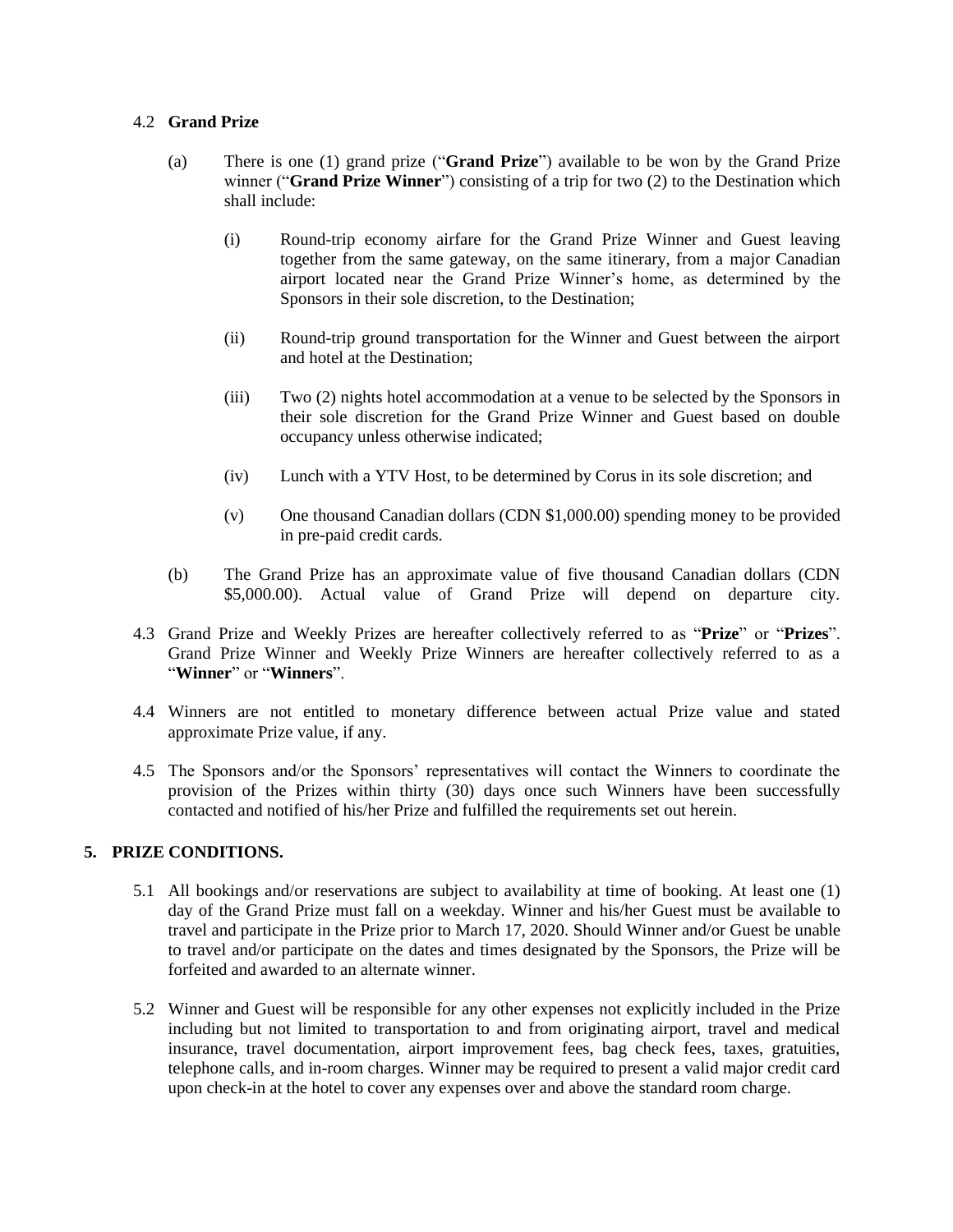- 5.3 In the event that the Grand Prize Winner and his/her Guests reside in a city that requires transportation to a major Canadian airport departure city, the costs associated with such transportation are the Grand Prize Winner's and his/her Guests entire responsibility.
- 5.4 If the Grand Prize Winner lives within a two hundred kilometer (200) km radius of the Destination, the Grand Prize will not include airline travel to and from the Destination. Alternative transportation may be awarded, as determined by the Sponsors in their sole discretion
- 5.5 Prizes must be accepted as awarded and cannot be transferred, assigned, substituted or redeemed for cash, except at the sole discretion of the Sponsors. Any unused, unclaimed or declined portion of a Prize will be forfeited, have no cash value and the Sponsors shall have no obligation to provide either an alternative or value-in-kind. The Sponsors reserve the right, in their sole discretion, to substitute a prize of equal or greater value if a Prize (or any portion thereof) cannot be awarded for any reason.
- 5.6 Shipped Prizes shall not be insured and the Sponsors shall not assume any liability for lost, damaged or misdirected Prizes.

# **6. WINNER SELECTION.**

- 6.1 Six (6) Winners shall be selected as follows:
	- (a) On or about March 30, 2019 in Toronto, Ontario, six (6) entrants will be selected by a random draw from all eligible entries received during the Contest Period. Each entrant shall be eligible to win only one (1) Prize.
	- (b) The odds of being selected as a potential winner are dependent upon the number of eligible entries received by the Sponsors. Before being declared a Winner, each selected entrant shall be required to correctly answer, without assistance of any kind, whether mechanical or otherwise, a time-limited, mathematical skill-testing question to be administered during a pre-arranged telephone call or by e-mail, to comply with the Contest Rules and to sign and return the Release (as defined in Section 7 below).
	- (c) EACH SELECTED ENTRANT WILL BE NOTIFIED BY E-MAIL NO LATER THAN MARCH 31, 2019 AT 5:00 P.M. EST AND MUST RESPOND WITHIN FOUR (4) BUSINESS DAYS OF NOTIFICATION. Upon notification, the selected entrant must respond by telephone or e-mail (as specified in the notification) to the contact number or e-mail address provided no later than the indicated deadline set out in the Contest Rules and/or the notification. If the selected entrant does not respond accordingly, he/she will be disqualified and will not receive a Prize and another entrant may be selected in the Sponsors' sole discretion until such time as an entrant satisfies the terms set out herein. The Sponsors are not responsible for the failure for any reason whatsoever of a selected entrant to receive notification or for the Sponsors to receive a selected entrant's response.
	- (d) If, as a result of an error relating to the entry process, drawing or any other aspect of the Contest, there are more selected entrants than contemplated in these Contest Rules, there will be a random draw amongst all eligible Prize claimants after the Contest's closing date to award the correct number of Prizes.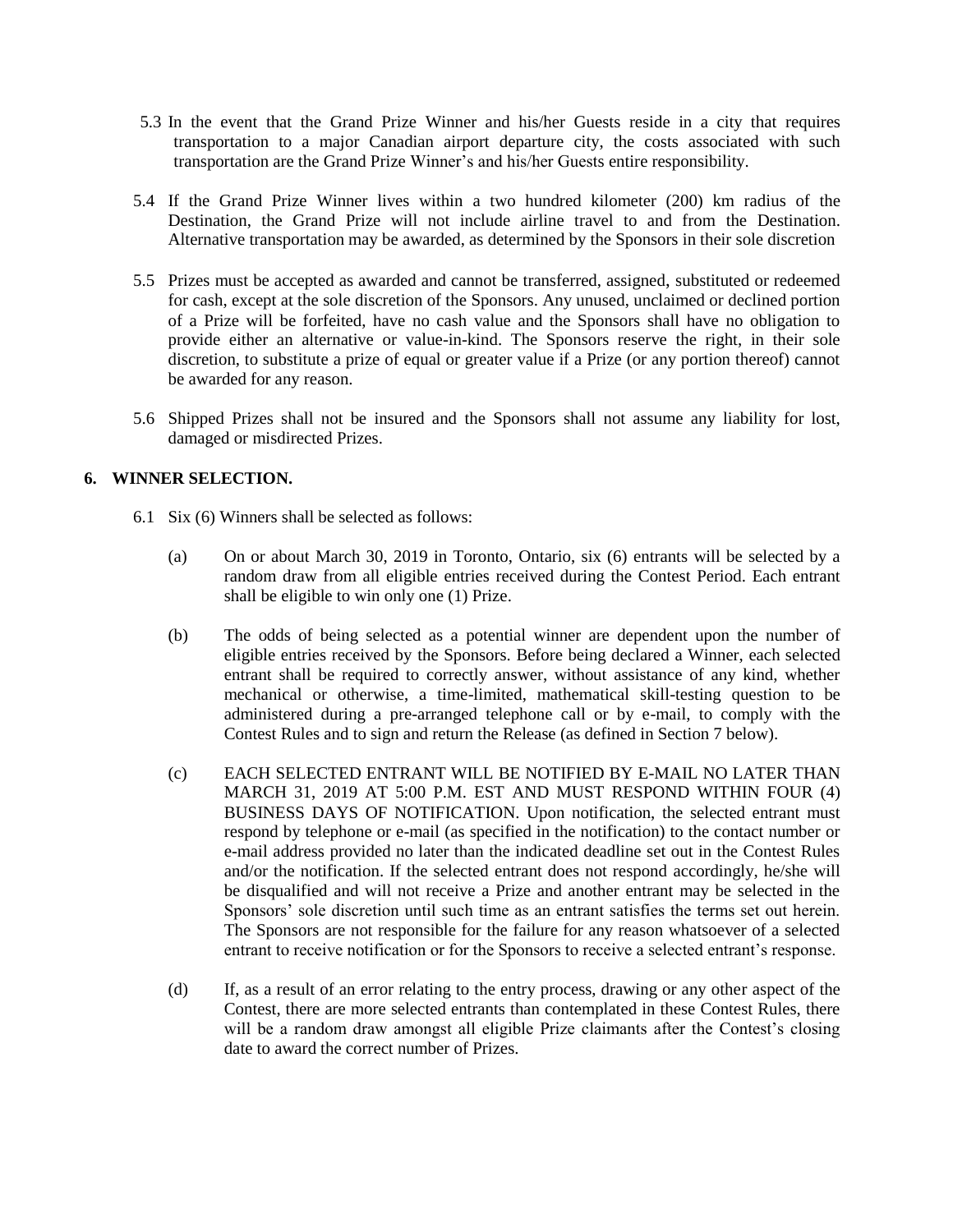- **7. RELEASE.** Potential Weekly Prize Winners and the potential Grand Prize Winner on behalf of themselves and as a parent or legal guardian of the Guest will be required to execute a legal agreement and release ("**Release**") that confirms each potential Winners' and Guest's: (i) eligibility for the Contest and compliance with these Contest Rules; (ii) acceptance of the Prize as offered; (iii) release of each of the Sponsors and each of their employees, directors, officers, suppliers, agents, sponsors, administrators, licensees, representatives, advertising, media buying and promotional agencies (collectively, the "**Releasees**") from any and all liability for any loss, harm, damages, costs or expenses arising out of participation in the Contest, participation in any Contest-related activity or the acceptance, use, or misuse of any Prize, including but not limited to costs, injuries, losses related to personal injuries, death, damage to, loss or destruction of property, rights of publicity or privacy, defamation, or portrayal in a false light, or from any and all claims of third parties arising therefrom; and (iv) grant to the Sponsors of the unrestricted right, in the Sponsors' collective or individual discretion, to produce, reproduce, display, publish, convert, post, serve, broadcast, exhibit, distribute, adapt and otherwise use or re-use the Winners' and Guest's name, statements, image, likeness, voice and biography, in any and all media now known or hereafter devised, in connection with the Contest and the promotion and exploitation thereof. The executed Release must be returned within two (2) business days of the date indicated on the accompanying letter of notification or the verification as a Winner or the selected entrant will be disqualified and the Prize forfeited.
- **8. INDEMNIFICATION BY ENTRANT.** By entering the Contest, each entrant releases, indemnifies and holds Releasees harmless from any and all liability for any injuries, loss or damage of any kind to the entrant or any other person, including personal injury, death, or property damage, resulting in whole or in part, directly or indirectly, from (a) their participation in the Contest or any Contest-related activity; (b) the acceptance, use, or misuse of any Prize; or (c) any breach of the Contest Rules. Each entrant agrees to fully indemnify Releasees from any and all claims by third parties relating to the entrant's participation in the Contest, without limitation.
- **9. LIMITATION OF LIABILITY.** The Sponsors assume no responsibility or liability for lost, late, unintelligible/illegible, falsified, damaged, misdirected or incomplete entries, notifications, responses, replies or any Release, or for any computer, online, software, telephone, hardware or technical malfunctions that may occur, including but not limited to malfunctions that may affect the transmission or non-transmission of an entry. The Sponsors are not responsible for any incorrect or inaccurate information, whether caused by website users or by any of the equipment or programming associated with or utilized in the Contest or by any technical or human error which may occur in the administration of the Contest. The Sponsors assume no responsibility or liability in the event that the Contest cannot be conducted as planned for any reason, including reasons beyond the control of the Sponsors, such as infection by computer virus, bugs, tampering, unauthorized intervention, fraud, technical failures, or corruption of the administration, security, fairness, integrity or proper conduct of this Contest and/or the Contest Microsite.
- **10. CONDUCT.** By participating in the Contest, each entrant is deemed to have executed and agrees to be bound by the Contest Rules, which will be posted at the Contest Microsite and made available throughout the Contest Period. Each entrant further agrees to be bound by the decisions of the Sponsors, which shall be final and binding in all respects. The Sponsors reserve the right, in their sole discretion, to disqualify any entrant found to be: (a) violating the Contest Rules; (b) tampering or attempting to tamper with the entry process or the operation of the Contest and/or the Contest Microsite or any related promotional website; (c) violating the terms of service, conditions of use and/or general rules or guidelines of any Corus property or service; and/or (d) acting in an unsportsmanlike or disruptive manner, or with intent to annoy, abuse, threaten or harass the Sponsors or any other person. CAUTION: ANY ATTEMPT TO DELIBERATELY DAMAGE THE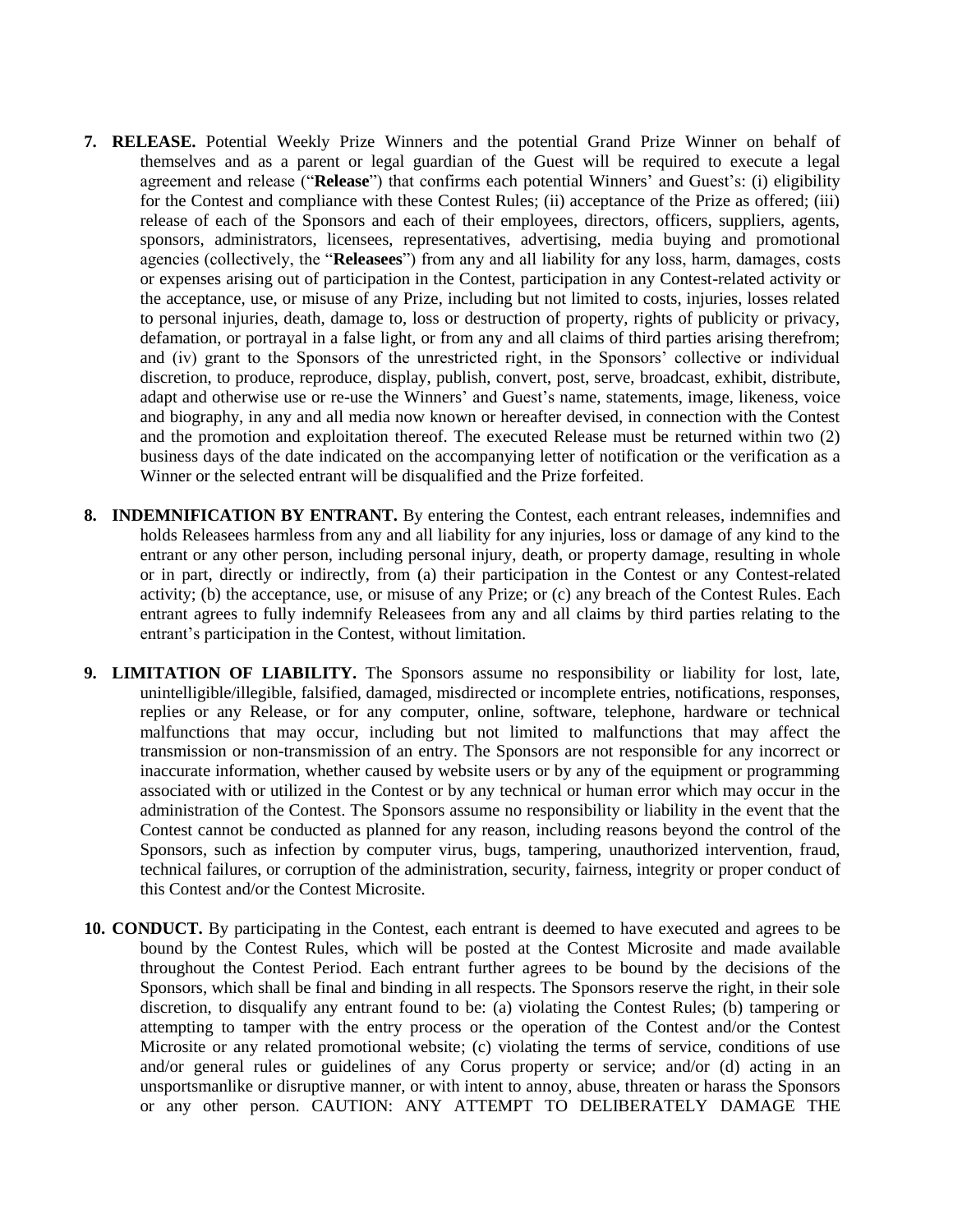CONTEST MICROSITE OR ANY RELATED WEBSITE OR UNDERMINE THE LEGITIMATE OPERATION OF THE CONTEST MAY BE A VIOLATION OF CRIMINAL AND CIVIL LAWS. SHOULD SUCH AN ATTEMPT BE MADE, THE SPONSORS RESERVE THE RIGHT TO SEEK REMEDIES AND DAMAGES TO THE FULLEST EXTENT PERMITTED BY LAW, INCLUDING BUT NOT LIMITED TO CRIMINAL PROSECUTION. Grand Prize Winner and Guest must at all times behave appropriately when taking part in the Grand Prize and comply with the Contest Rules and any other rules or regulations in force at the hotel, the lunch and/or any other Grand Prize-related locations. The Sponsors reserve the right to remove from the hotel, the lunch and/or any other Grand Prize-related locations, any Grand Prize Winner and/or Guest who breaks such rules and/or fails to behave appropriately and to disqualify such Grand Prize Winner and/or Guest. Any disqualified Grand Prize Winner and/or Guest will forfeit any un-awarded elements of the Prize.

#### **11. PRIVACY / USE OF PERSONAL INFORMATION.**

- (a) By participating in the Contest, each entrant: (i) grants to the Sponsors the right to use his/her name, mailing address, province, postal code, age of majority confirmation**,** telephone number and/or e-mail address (collectively the "**Personal Information**") for the purpose of administering the Contest, including but not limited to contacting and announcing the Winners and coordinating the provision of the Prizes; (ii) grants to the Sponsors the right to use his/her Personal Information for publicity and promotional purposes relating to the Contest, in any and all media now known or hereafter devised, without further compensation unless prohibited by law; and (iii) acknowledges that the Sponsors may disclose his/her Personal Information to third-party agents and service providers of any of the Sponsors in connection with any of the activities listed in (i) and (ii) above.
- (b) By opting-in you consent to Corus' disclosure of your Personal Information to SunRype so that you may be contacted to promote draws and contests similar to the Contest, promote opportunities to subscribe to newsletters or promotional clubs, and notify you about related products or services. SunRype will use the entrant's Personal Information only for identified purposes, and protect the entrant's Personal Information in a manner that is consistent with SunRype's Privacy Policy at: [https://www.sunrype.ca/content/sun](https://www.sunrype.ca/content/sun-rype-products-ltd)[rype-products-ltd.](https://www.sunrype.ca/content/sun-rype-products-ltd)
- (c) By opting-in you consent to Corus using your Personal Information to contact you to promote draws and contests similar to the Contest, promote opportunities to subscribe to newsletters or promotional clubs, and notify you about related products or services. Corus will use the entrant's Personal Information only for identified purposes, and protect the entrant's Personal Information in a manner that is consistent with Corus' Privacy Policy at[: http://www.corusent.com/privacy-policy/.](http://www.corusent.com/privacy-policy/)
- **12. INTELLECTUAL PROPERTY.** All intellectual property, including but not limited to trade-marks, trade names, logos, designs, promotional materials, web pages, source code, drawings, illustrations, slogans and representations is owned by the Sponsors and/or their affiliates. All rights are reserved. Unauthorized copying or use of any copyrighted material or intellectual property without the express written consent of its owner is strictly prohibited.
- **13. TERMINATION.** The Sponsors reserve the right, in their sole discretion, to terminate the Contest, in whole or in part, and/or modify, amend or suspend the Contest, and/or the Contest Rules in any way, at any time, for any reason without prior notice.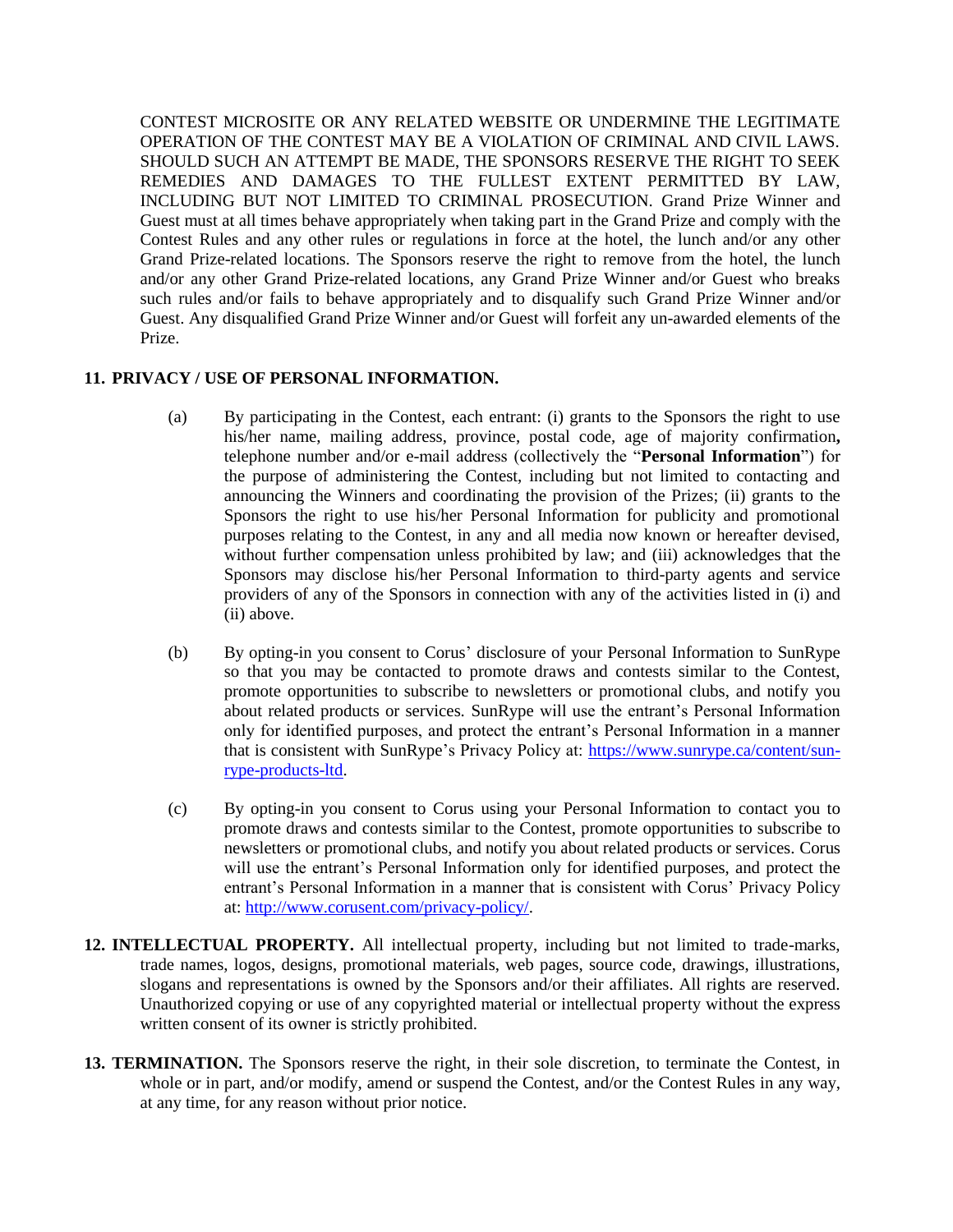- **14. LAW.** These are the official Contest Rules. The Contest is subject to applicable federal, provincial and municipal laws and regulations. The Contest Rules are subject to change without notice in order to comply with any applicable federal, provincial and municipal laws or the policy of any other entity having jurisdiction over the Sponsors. All issues and questions concerning the construction, validity, interpretation and enforceability of the Contest Rules or the rights and obligations as between the entrant and the Sponsors in connection with the Contest shall be governed by and construed in accordance with the laws of the province of Ontario without giving effect to any choice of law or conflict of law rules or provisions that would cause the application of any other jurisdiction's laws.
- **15. DISCREPANCY.** In the event of any discrepancy or inconsistency between the terms and conditions of the Contest Rules and disclosures or other statements contained in any Contest-related materials, including but not limited to the Contest entry form, or point of sale, television, print or online advertising, the terms and conditions of the Contest Rules shall prevail, govern and control.
- **16. SOCIAL MEDIA.** This Contest is in no way sponsored, endorsed or administered by any social media platforms on which the Contest may have been promoted and/or publicized. Any questions, comments or complaints regarding the Contest must be directed to Corus.